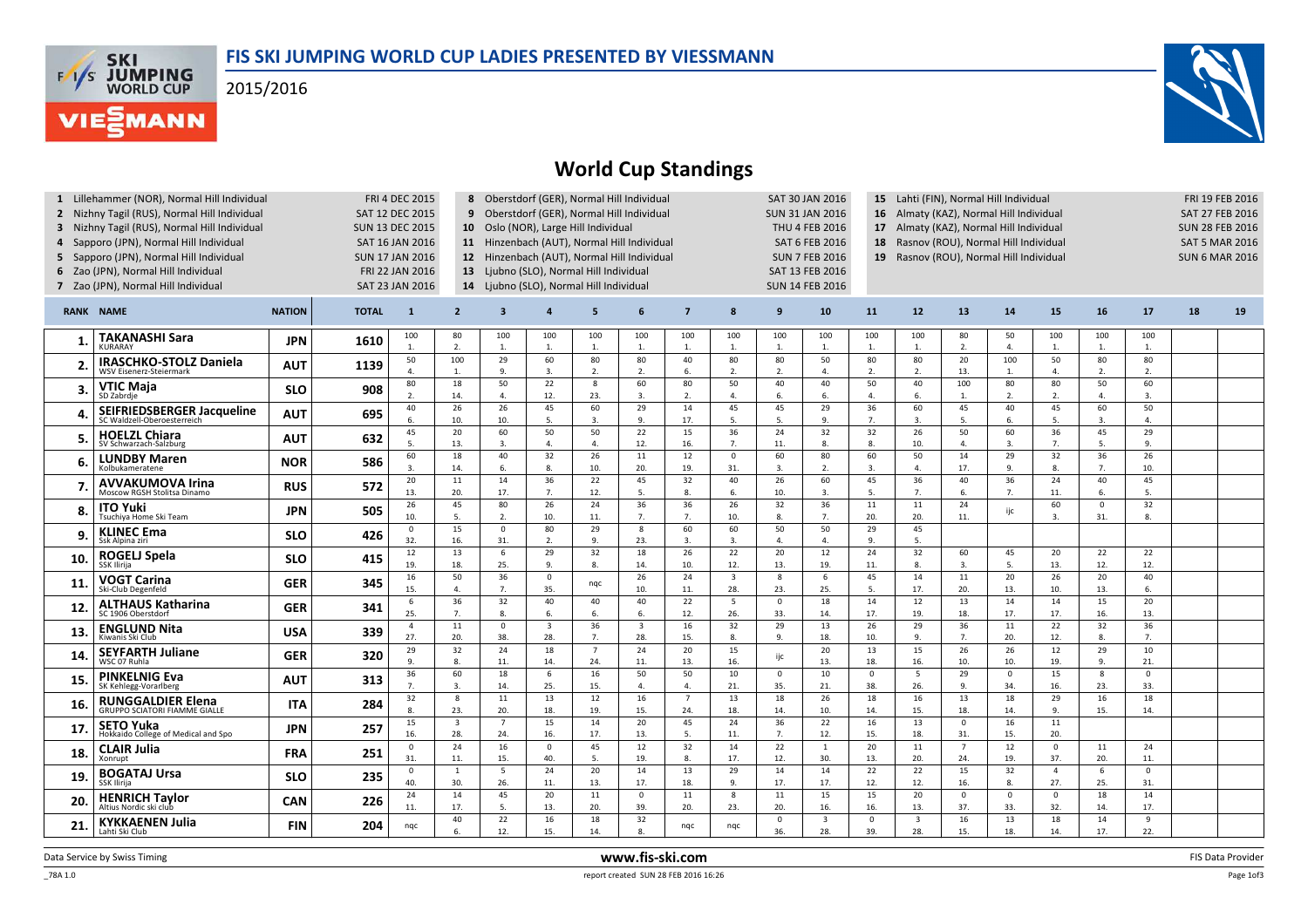## FIS SKI JUMPING WORLD CUP LADIES PRESENTED BY VIESSMANN



**FAS SKI**<br>WORLD CUP

**VIE***MANN* 



## World Cup Standings

|     | <b>RANK NAME</b>                                                    | <b>NATION</b> | <b>TOTAL</b> | $\mathbf{1}$                   | $\overline{2}$        | $\overline{\mathbf{3}}$ | $\overline{a}$        | 5                     | 6                     | $\overline{7}$                 | 8                     | 9                              | 10                    | 11                             | 12                    | 13                             | 14                             | 15                             | 16                             | 17                             | 18 | 19 |
|-----|---------------------------------------------------------------------|---------------|--------------|--------------------------------|-----------------------|-------------------------|-----------------------|-----------------------|-----------------------|--------------------------------|-----------------------|--------------------------------|-----------------------|--------------------------------|-----------------------|--------------------------------|--------------------------------|--------------------------------|--------------------------------|--------------------------------|----|----|
| 22. | <b>IWABUCHI Kaori</b><br><b>Matsumoto University</b>                | <b>JPN</b>    | 191          | 11<br>20.                      | 9<br>22.              | $\mathbf 0$<br>31.      | 14<br>17.             | 13<br>18.             | 14<br>17.             | 18<br>14.                      | 12<br>19.             | 18<br>14.                      | 16<br>15.             | - 0<br>34.                     | - 1<br>30.            | 1<br>30.                       | $\mathbf 0$<br>32.             | 40<br>6.                       | 13<br>18.                      | 11<br>20.                      |    |    |
| 23. | <b>POZUN Katja</b><br>SK Zagorje                                    | <b>SLO</b>    | 160          | 5<br>26.                       | 6<br>25.              | $\overline{2}$<br>29.   | $\overline{4}$<br>27. | 10<br>21.             | 5<br>26.              | $\mathbf 0$<br>32.             | ngc                   | 5<br>26.                       | 5<br>26.              | 8<br>23.                       | 24<br>11.             | 32<br>8.                       | 24<br>11.                      | $\overline{\mathbf{3}}$<br>28. | 12<br>19.                      | 15<br>16.                      |    |    |
| 24. | <b>RUPPRECHT Anna</b><br>SC Degenfeld                               | <b>GER</b>    | 153          | $\overline{7}$<br>24.          | $^{\circ}$<br>31.     | 12<br>19.               | 12<br>19.             | 15<br>16.             | $\overline{7}$<br>24. | 8<br>23.                       | 9<br>22.              | 12<br>19.                      | 9<br>22.              | 12<br>19.                      | 18<br>14.             | 22<br>12.                      | 10<br>21.                      |                                |                                |                                |    |    |
| 25. | TIKHONOVA Sofya<br>Saint-Petersburg KOR1 Dinamo                     | <b>RUS</b>    | 141          | 22<br>12.                      | 13<br>18.             | 15<br>16.               | 11<br>20.             | 9<br>22.              | 15<br>16.             | 6<br>25.                       | 16<br>15.             | 13<br>18.                      | $\overline{7}$<br>24. | $\overline{0}$<br>31.          | 8<br>23.              |                                |                                |                                | $\overline{\mathbf{3}}$<br>28. | $\overline{\mathbf{3}}$<br>28. |    |    |
| 26. | <b>LOGAR Eva</b><br>SD Zabrdje                                      | <b>SLO</b>    | 106          |                                |                       |                         |                       |                       |                       |                                | 18<br>14.             | 15<br>16.                      |                       | 9<br>22.                       | $\overline{7}$<br>24. | 10<br>21.                      | 9<br>22.                       |                                | 26<br>10.                      | 12<br>19.                      |    |    |
| 27. | <b>RAUDASCHL Elisabeth</b><br>WSV Bad Ischl-NTS-Oberoesterreich     | <b>AUT</b>    | 98           | 18<br>14.                      | $\overline{7}$<br>24. | 13<br>18.               | nqc                   | 6<br>25.              | $\mathbf{0}$<br>32.   | 10<br>21.                      | $\mathbf 0$<br>38.    | 9<br>22.                       |                       | $\overline{0}$<br>33.          | $\overline{4}$<br>27. | 9<br>22.                       | $\overline{2}$<br>29.          | 8<br>23.                       | 5<br>26.                       | $7\overline{ }$<br>24.         |    |    |
| 28. | <b>GERAGHTY-MOATS Tara</b><br>New York Ski Ed Foundation            | <b>USA</b>    | 92           | 14<br>17.                      | $^{\circ}$<br>32.     | 10<br>21.               | 10<br>21.             | $\mathbf{0}$<br>35.   | $\mathbf{0}$<br>33.   | $\mathbf{0}$<br>31.            | $\mathbf{0}$<br>40.   | ngc                            | $\overline{2}$<br>29. | ngc                            | nqc                   | $\mathbf 0$<br>34.             | $^{\circ}$<br>35.              | 16<br>15.                      | 24<br>11.                      | 16<br>15.                      |    |    |
| 29. | <b>JAHR Line</b><br>Vikersund IF                                    | <b>NOR</b>    | 91           | 9<br>22.                       | 22<br>12.             | 20<br>13.               |                       |                       |                       |                                | $\overline{0}$<br>35. | 6<br>25.                       | $\Omega$<br>31.       | $\overline{0}$<br>35.          | nqc                   | 9<br>22.                       | 6<br>25.                       | 10<br>21.                      | $\overline{4}$<br>27.          | 5<br>26.                       |    |    |
| 30. | <b>INSAM Evelyn</b><br>GRUPPO SCIATORI FIAMME GIALLE                | <b>ITA</b>    | 75           | 13<br>18.                      | $\mathbf 0$<br>34.    | 1<br>30.                | $\overline{2}$<br>29. | 5<br>26.              | 10<br>21.             | $\overline{\mathbf{3}}$<br>28. | $\mathbf 0$<br>33.    | ngc                            | 24<br>11.             | $\overline{2}$<br>29.          | $\mathbf 0$<br>32.    | $\mathbf 0$<br>40.             | $\mathbf 0$<br>31.             | $\mathsf 0$<br>31.             | 9<br>22.                       | 6<br>25.                       |    |    |
| 31. | <b>HARALAMBIE Daniela</b><br>CS Dinamo Bucuresti                    | <b>ROU</b>    | 56           | 10<br>21.                      | $\overline{2}$<br>29. | 8<br>23.                | - 7<br>24.            | 1<br>30.              | 1<br>30.              | 9<br>22.                       |                       |                                | 11<br>20.             | $\overline{7}$<br>24           | ijc                   | ngc                            | ngc                            |                                |                                |                                |    |    |
| 32. | <b>GLADYSHEVA Anastasiya</b><br>Ski school SDUSSHOR Start SCT Berez | <b>RUS</b>    | 51           | $\overline{2}$<br>29.          | 29<br>9.              | $\mathbf 0$<br>33.      | ngc                   | $\mathbf{0}$<br>33.   | $\overline{0}$<br>36. | ngc                            | ngc                   | ngc                            |                       | $\overline{7}$<br>24.          | ngc                   | ngc                            | $\mathbf{0}$<br>37.            | $\overline{7}$<br>24.          | $\overline{2}$<br>29.          | $\overline{4}$<br>27.          |    |    |
| 33. | <b>WUERTH Svenja</b><br>SV Baiersbronn                              | <b>GER</b>    | 43           | $\overline{9}$<br>22.          | $\mathbf 0$<br>33.    | $\mathbf 0$<br>34.      | 9<br>22.              | $\overline{2}$<br>29. | $\Omega$<br>31.       | 5<br>26.                       | $\mathbf 0$<br>34.    | $\mathbf 0$<br>34.             |                       |                                |                       |                                |                                |                                | 10<br>21.                      | $\mathbf{8}$<br>23.            |    |    |
| 33. | <b>MATTEL Coline</b><br>Douanes - Contamines Montjoie               | <b>FRA</b>    | 43           | $\mathbf 0$<br>35.             | 5<br>26.              | $\overline{4}$<br>27.   | 8<br>23.              | $\overline{0}$<br>37. | $\Delta$<br>27.       | $\overline{2}$<br>29.          | nqc                   | $\overline{4}$<br>27.          |                       | ngc                            | $\overline{0}$<br>31. | 5<br>26.                       | $\overline{\mathbf{3}}$<br>28. | 6<br>25.                       | $\mathbf 0$<br>32.             | $\overline{2}$<br>29.          |    |    |
| 35. | <b>REISCH Agnes</b><br>Wsv Isny                                     | <b>GER</b>    | 42           |                                |                       |                         |                       |                       |                       |                                | 20<br>13.             | 10<br>21.                      |                       | 1<br>30.                       | 11<br>20.             |                                |                                |                                |                                |                                |    |    |
| 36. | <b>KRIZNAR Nika</b><br>Ssk Alpina ziri                              | <b>SLO</b>    | 40           |                                |                       |                         |                       |                       |                       |                                |                       |                                |                       |                                |                       | 18<br>14.                      | 22<br>12.                      |                                |                                |                                |    |    |
| 36. | <b>HESSLER Pauline</b><br>WSV 08 Lauscha                            | <b>GER</b>    | 40           |                                |                       |                         |                       |                       |                       |                                | 11<br>20.             | $\overline{7}$<br>24.          |                       | $\overline{\mathbf{3}}$<br>28. | 6<br>25.              | $\mathbf 0$<br>33.             | 8<br>23.                       | 5<br>26.                       |                                |                                |    |    |
| 38. | <b>GOERLICH Luisa</b><br>Wsv 08 lauscha                             | <b>GER</b>    | 32           |                                |                       |                         |                       |                       |                       |                                | ngc                   | $\overline{\mathbf{3}}$<br>28. |                       |                                |                       |                                |                                | 9<br>22.                       | $\overline{7}$<br>24.          | 13<br>18.                      |    |    |
| 38. | <b>ERNST Gianina</b><br>SC 1906 Oberstdorf                          | <b>GER</b>    | 32           | $\overline{\mathbf{3}}$<br>28. | $\overline{4}$<br>27. | 9<br>22.                | $\Omega$<br>33.       | $\Omega$<br>40.       | 6<br>25.              | $\overline{4}$<br>27.          | $\overline{2}$<br>29. | $\mathbf{0}$<br>37.            |                       |                                |                       |                                |                                | $\overline{2}$<br>29.          | $\overline{1}$<br>30.          | $\mathbf{1}$<br>30.            |    |    |
| 40. | <b>MALSINER Manuela</b><br>S. C. GARDENA RAIFFEISEN GHERDEINA       | <b>ITA</b>    | 22           |                                |                       |                         |                       |                       |                       |                                | $\Omega$<br>39.       | 1<br>30.                       |                       | ngc                            | $\Omega$<br>38.       | 6<br>25.                       | 15<br>16.                      |                                |                                |                                |    |    |
| 40. | <b>OPSETH Silje</b><br>Holevaringen II                              | <b>NOR</b>    | 22           | $\mathbf 0$<br>37.             |                       |                         |                       |                       |                       |                                | ngc                   | $\mathbf 0$<br>31.             | 4<br>27.              | $\mathbf 0$<br>40.             | nqc                   | $\mathbf 0$<br>36.             | 5<br>26.                       | 13<br>18.                      |                                |                                |    |    |
| 42. | PESATOVA Zdenka<br>Jkl Desna                                        | <b>CZE</b>    | 18           |                                | $\mathbf{0}$<br>36.   | $\mathbf{0}$<br>37.     | 0<br>36.              | $^{\circ}$<br>31.     | $\mathbf 0$<br>41.    | $\mathbf{0}$<br>38.            | - 6<br>25.            | ngc                            |                       | 10<br>21.                      | $\overline{2}$<br>29. |                                |                                |                                |                                |                                |    |    |
| 43. | <b>HUGHES Abby</b><br>Womens Ski Jumping USA                        | <b>USA</b>    | 14           |                                |                       |                         | $\mathbf 0$<br>32.    | $\Delta$<br>27.       | 9<br>22.              | $\mathbf{0}$<br>34.            |                       |                                |                       | $\overline{0}$<br>36.          | $\mathbf{0}$<br>37.   | $\mathbf{0}$<br>32.            | $\overline{0}$<br>38.          | 1<br>30.                       |                                |                                |    |    |
| 44. | <b>KABLUKOVA Ksenia</b><br><b>Sdushor Start</b>                     | <b>RUS</b>    | 12           |                                | $^{\circ}$<br>34.     | $^{\circ}$<br>35.       | 5<br>26.              | $\Omega$<br>32.       | nqc                   | 1<br>30.                       | $\overline{0}$<br>32. | nqc                            |                       | $\overline{4}$<br>27.          | $\overline{0}$<br>34. | $\overline{2}$<br>29.          | $^{\circ}$<br>36.              |                                |                                |                                |    |    |
| 45. | <b>KUSTOVA Alexandra</b><br>SK MO SHVSM ODYSHS CSP                  | <b>RUS</b>    | 11           | ngc                            | $^{\circ}$<br>37.     | ngc                     | $\mathbf 0$<br>39.    | ngc                   | nqc                   | $\mathbf 0$<br>39.             | ngc                   | $\mathbf 0$<br>39.             |                       | ngc                            | ngc                   | $\overline{4}$<br>27.          | $\overline{7}$<br>24.          |                                |                                |                                |    |    |
| 46. | <b>STRAUB Ramona</b><br>SC Langenordnach                            | <b>GER</b>    | 10           |                                |                       |                         |                       |                       |                       |                                | $\overline{7}$<br>24. | ngc                            |                       |                                |                       | $\overline{\mathbf{3}}$<br>28. | $\mathbf{0}$<br>39.            |                                |                                |                                |    |    |

 $\_$  78A 1.0  $\,$